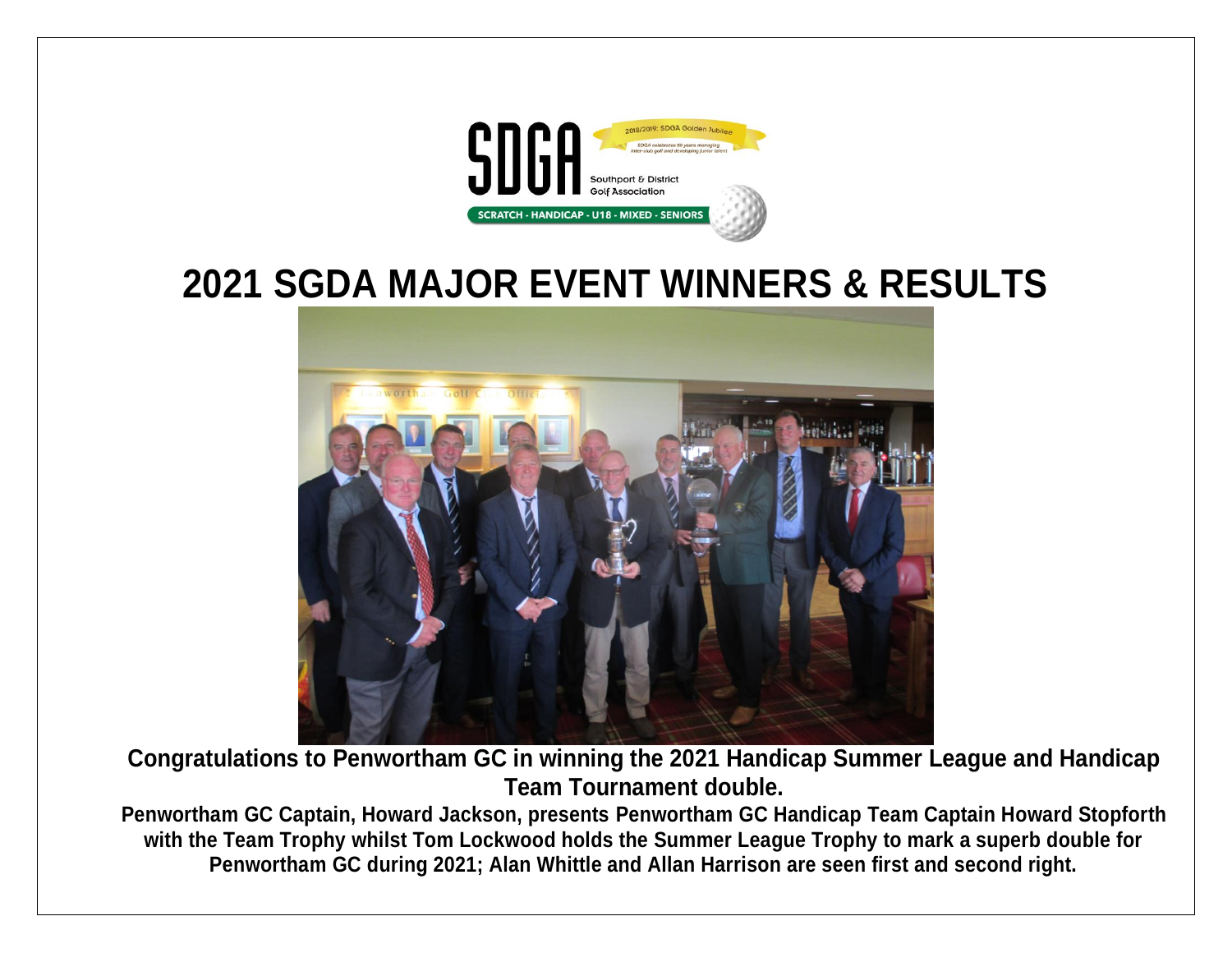

## **2021 SDGA MAJOR EVENT WINNERS & RESULTS (Cont'd):** *SCRATCH SECTION*

*2021 Summer Knockout Champions:*

**S&A GC**

- *Runners-up:* **FORMBY GC**
- *2020/21 Winter League Champions:* **NO COMPETITION**
	- *Runners-up:*
	- **NO COMPETITION**
- *Scratch Team Tournament Champions (Played at Ormskirk GC):*

**S&A GC**

- *Runners-up:*  **HILLSIDE GC**
- *Harold Swash Trophy:*

**MIKE HOWARD & JOSH FELLOWS (Royal Birkdale GC)**

- *Executive Competition:* **NO COMPETITION**
- *SDGA V LUGC (The Rest of Lancashire)* 
	- **NO COMPETITION**

*SDGA SENIORS V LANCASHIRE SUPER SENIORS* 

**SDGA SENIORS 6 LANCASHIRE SUPER SENIORS 6** *Played at Southport Old Links GC on 17 th May 2021*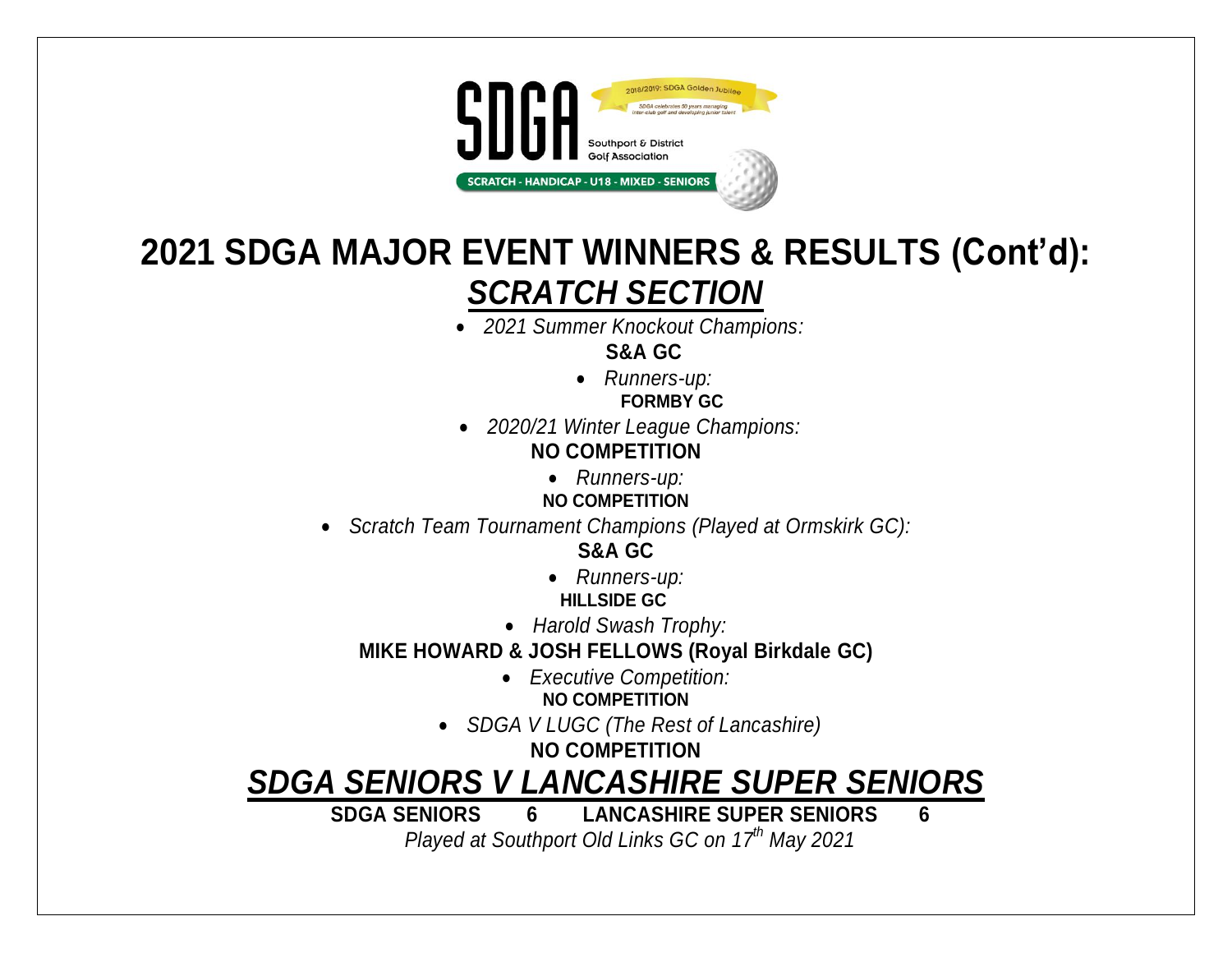